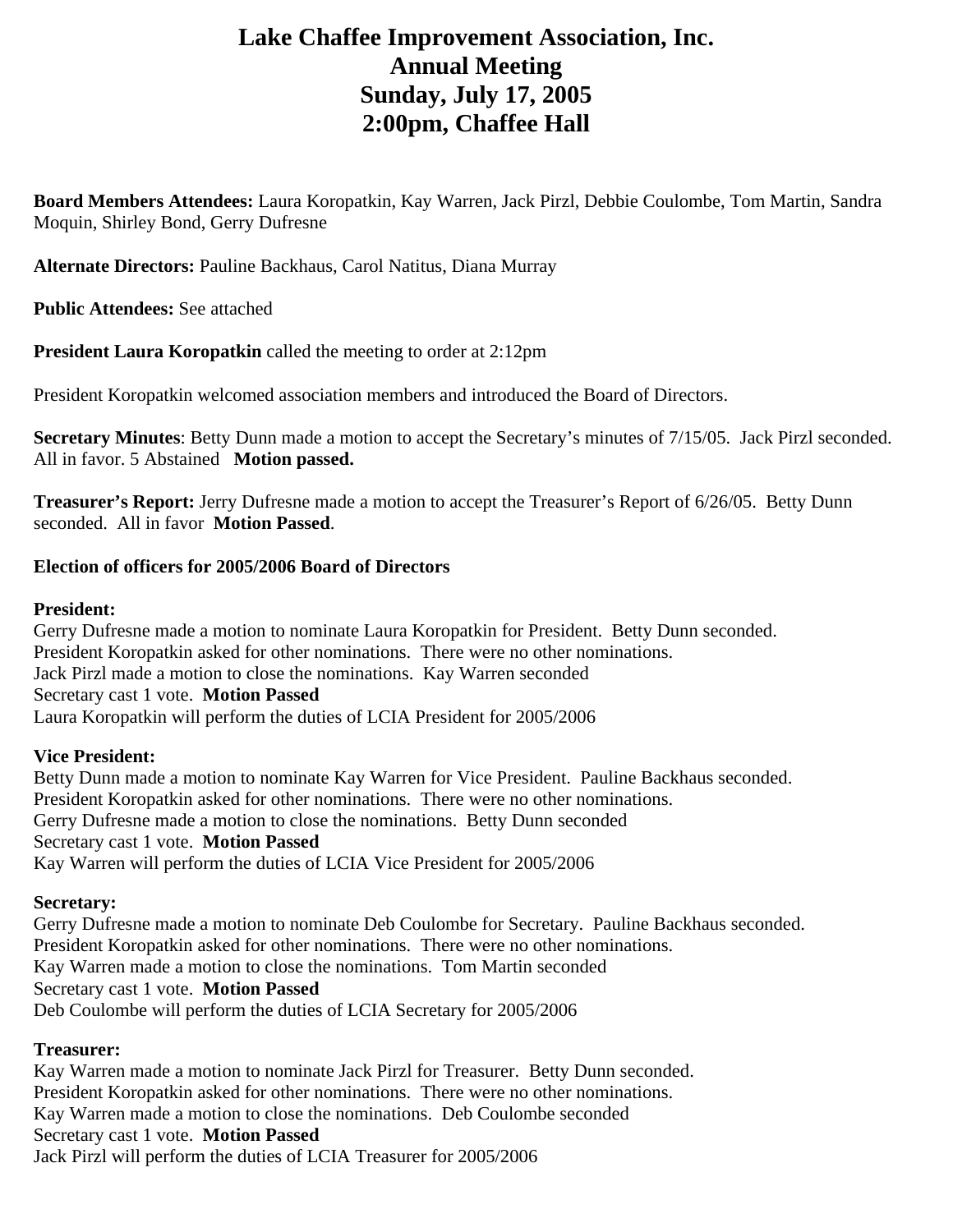### **Director – 3 year term:**

Jerry Dufresne made a motion to nominate Bob Layton for a Director 3 year term. John Mayer seconded. Bob Layton made a motion to nominate John Mayer for a Director 3 year term. John Mayer declined Kay Warren made a motion to nominate Diana Murray for a 3-year term. Tom Martin seconded Gerry Dufresne made a motion to close the nominations. Deb Coulombe seconded A vote taken by members – Bob Layton received 12 votes; Diana Murray received 10 votes **Motion Passed** 

## Bob Layton will perform the duties of a LCIA Director 3 year term for 2005/2006

#### **Director – 3 year term:**

Tom Martin made a motion to nominate Gerry Dufresne for a Director 3 year term. John Mayer seconded. Kay Warren made a motion to nominate Diana Murray for a Director 3 year term. Betty Dunn seconded. Tom Martin made a motion to close the nominations. Deb Coulombe seconded

A vote taken by members – Diana Murray received 13 votes; Gerry Dufresne received 8 votes **Motion Passed** 

Diana Murray will perform the duties of a LCIA Director 3 year term for 2005/2006

#### **Alternate Director – 1-year term:**

Pauline Backhaus made a motion to nominate Gerry Dufresne for an Alternate Director 1 year term. Tom Martin seconded.

Kay Warren made a motion to nominated Pauline Backhaus for an Alternate Director 1 year term. Betty Dunn seconded.

Kay Warren made a motion to nominate Missy Almquist for an Alternate Director 1 year term. Joe Almquist seconded.

Deb Coulombe made a motion to nominated Carol Natitus for an Alternate Director 1 year term. Kay Warren seconded

Gerry Dufresne made a motion to close the nominations. Deb Coulombe seconded

A vote taken by members – Gerry Dufresne received 8 votes; Pauline Backhaus received 7 votes Missy Almquist received 4 votes; Carol Natitus received 2 votes

#### **Motion Passed**

Gerry Dufresne will perform the duties of a LCIA Alternate Director 1 year term for 2005/2006

#### **Alternate Director – 1-year term:**

Tom Martin made a motion to nominate Carol Natitus for an Alternate Director 1 year term. Betty Dunn seconded.

Kay Warren made a motion to nominated Pauline Backhaus for an Alternate Director 1 year term. John Mayer seconded.

Gerry Dufresne made a motion to nominate Missy Almquist for an Alternate Director 1 year term. Martin Waldorff seconded.

Gerry Dufresne made a motion to close the nominations. Deb Coulombe seconded A vote taken by members – Carol Natitus received 6 votes; Pauline Backhaus received 9 votes Missy Almquist received 6 votes.

#### **Motion Passed**

Pauline Backhaus will perform the duties of a LCIA Alternate Director 1 year term for 2005/2006

#### **Alternate Director – 1-year term:**

Laura Koropatkin made a motion to nominate Carol Natitus for an Alternate Director 1 year term. Nancy Raymond seconded.

Bob Layton made a motion to nominated Missy Almquist for an Alternate Director 1 year term. Martin Waldorff seconded.

Gerry Dufresne made a motion to close the nominations. Pauline Backhaus seconded A vote taken by members – Carol Natitus received 10 votes, Missy Almquist received 11 votes. **Motion Passed** 

# Missy Almquist will perform the duties of a LCIA Alternate Director 1 year term for 2005/2006